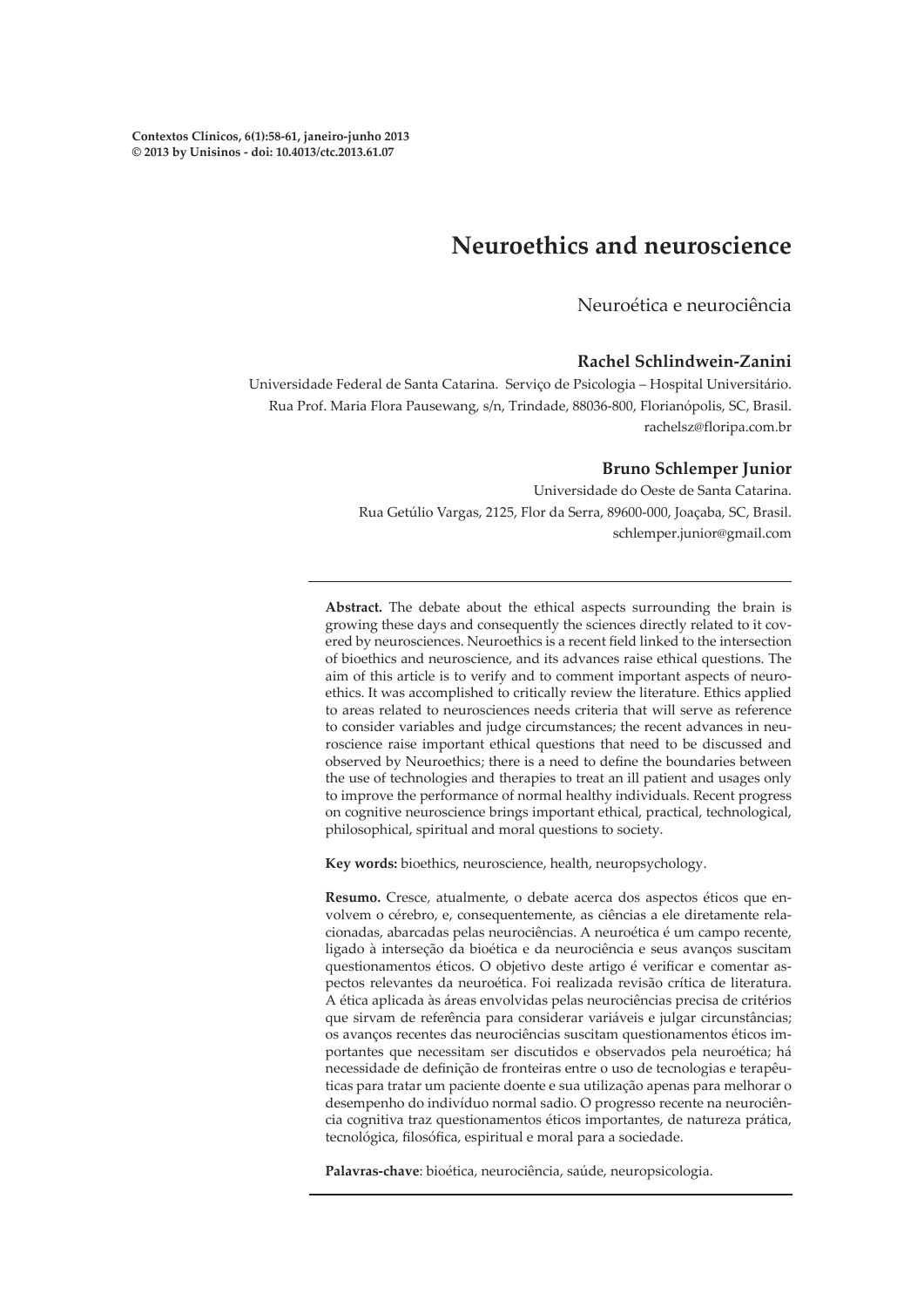The debate about ethical issues surrounding the brain and the sciences directly related to it, such science as psychology, medicine, physiotherapy and biology, points to different issues. Such science directs the study of brain specialties such as neuropsychology, neurology, biomedical engineering, and neuroscience in research and intervention of mental and neurological diseases, diagnostic methods (including neuroimaging) and prognostics of the evolution of thought and brain function.

Slachevsky (2007) admits that neuroethics is a necessary subject and suggests that, nowadays, there is no consensus about its definition, but in a broad sense, it states about social, legal and ethical implications for neurosciences and its ethical issues on research. Kipper (2011) acknowledges that, until recently, there was little awareness about the ethical aspects arising from neuroscience and that the most recent tendency is to consider bioethics in terms of new lines of scientific or technological research as genetics, nanoscience and neuroscience. The author considers that neuroscience's special ethical-related questions are everywhere and concludes that there is an urgent need for the neuroethics' development in a way to suggest standards and guidelines for the ethical practice of the neurosciences advances.

Canli *et al.* (2011) emphasize the importance of the subjects and take the discussion into the field of national security, stressing that neuroscience may be worthwhile, but they alert about the risks of the premature implementation of its achievements and the little attention given to the development of ethical, legal and social aspects and their consequences.

It is clear that in this new era, scientific development is taking along new technologies and results, such as biotechnology, for example, which leads to a real revolution on people's way of life, even reaching other important sectors, such as the social and economic ones.

This is a very promising field of knowledge and, at the same time, very dangerous, considering the consequences of its results. Nonetheless, neurosciences might bring significant contributions as long as it is well applied (Lombera and Illes, 2009). Technological innovations in neurosciences show a geometric evolution and nothing is as innovative as this field.

Pessini and Hossne (2011) point out the existence of six scientific revolutions in the  $20<sup>th</sup>$  century each one demanding their own ethical approaches and refer that in the case of neuroscience and its accelerated improvement neuroethics would be required. The authors conclude that this neologism and others that are associated to different fields of knowledge, demonstrates the need of specified ethical perspectives on each of those. Therefore, one can note the necessity to strengthen and introduce this neologism before the scientists and professionals who act on the development of this important field.

But there is one issue that permeates these practices: how far one can intervene in the brain of an individual? This question is addressed by inquiries of neuroethics.

Roskies (2002) defends the idea that "Neuroethics" is the appropriate word and lists the following reasons for this thought: First, it is concise, captivating and evocative. Second, it is a sad mistake to think that *ethics* is only an academic exercise for philosophers. On the contrary, our capacity of thinking and acting ethically is, without doubt, something that defines what a human being is. In its turn, neuroethics growth in the world is unquestionable, as observed in the periods between 1989 (the first time that the word "neuroethics" appeared in a scientific journal) and 2005, cited on review of the literature conducted in 39 countries, both in developed and developing ones, showing not only an increasing number of published scientific articles in addition to a greater involvement of periodicals and countries (Lombera and Illes, 2009). These authors believe that neuroethics is an international reality and it can contribute to the neurotechnologies, in the same way as that the bioethics and the ethics did to other projects and programs of major impact, for example, the Human Genome Project and its consequences for society.

The decisions applied by different areas of neurosciences need criteria to consider variables and judge circumstances. These are permeated by the modernity of new technologies and intertwined treatment to the duty to respect and help humans. By the way, for example, Nassar Junior *et al.,* (2005) say that patients want to know their diagnosis and doctors should inform them about it in the most adequate moment and give more information and a debate about palliative care is also necessary, specially about multiple sclerosis. An issue of principle, which refers to moral and ethical connotations. may occur according Danziato (2010).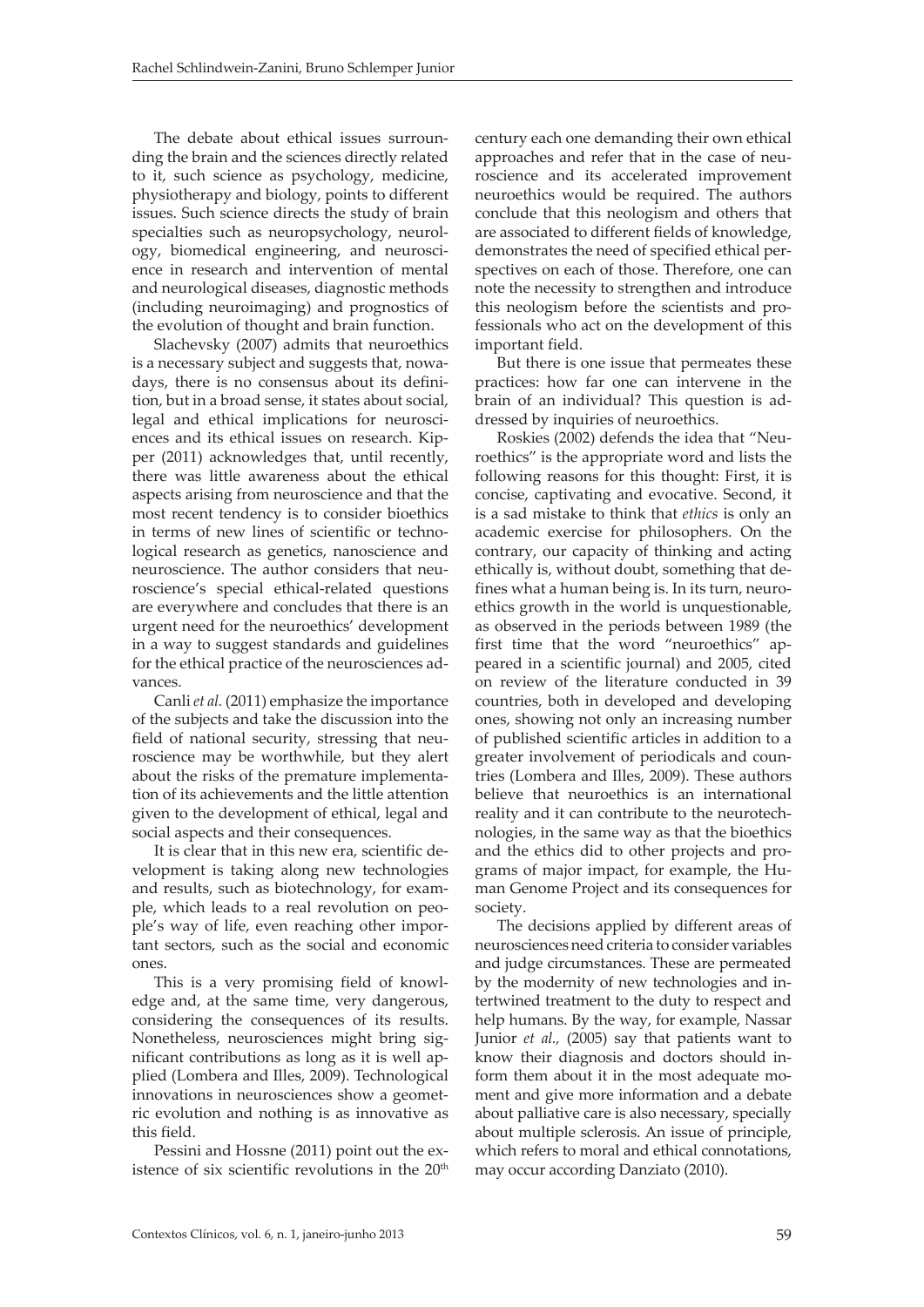The progress of brain examinations by functional MRI machine images contributed to the rise of neuroethics. The neuroscientist Roberto Lent (2005), Federal University of Rio de Janeiro, defined neuroethics as "the interface between ethics, neuroscience and neurotechnologies". The new discipline made its debut in the United States in 2002 (Araia, 2008). The growing importance of the area led a group of American psychologists, lawyers and philosophers to found the Neuroethics Society. Today it is the International Neuroethics Society (2011).

According to Kagawa (2009), there were conflicts about neuroethics placement since its emergence, highlighting that advances in neuroscience have created a new field of moral and conventional bioethics investigations, which had not been noticed before?. Considering the existence of controversies between neuroethics and bioethics, establishing a discussion about the investigations of relevant scientific and technological developments is crucial. So far, it seemed to foster the proliferation of bioethics subdisciplines, converging into a complex that requires the new integration of bioethical questions about the related technologies to nano, biology, information and cognition.

Although known as a recently modernized field, from the intersection of bioethics and neuroscience, for centuries, neuroethics has associated mind and behavior.

Defined broadly, neuroethics concerns the ethical implications of neuroscience policy, legal and social of neuroscience and the aspects of its research that led to therapeutic innovations (and beyond) in clinical medicine. The exponential increase in interdisciplinary research, commercialization of cognitive neuroscience, the impetus to develop training courses focused on ethics and the increased attention being paid to public understanding of science illuminates the role of neuroethics in neuroscience (Illes and Bird, 2006).

Recent advances in neuroscience raise important ethical questions that are being inappropriately discussed. It is necessary to draw attention to neglected neuroethics. Thus, some studies of contemporary neuroscience show that it is getting closer to artificially recreate some functions of the human mind (Esteves, 2006).

Esteves (2006) cites that knowledge of the molecular mechanisms of memory opens doors for the production of drugs that can enhance this power and he? questions the manner in which these drugs could be prescribed. It is reasonable to imagine that the "memory pills" are given to patients with Alzheimer's and elderly people in a preventive manner. But could they be taken by students on the eve of trial? And by workers who rely on memory to perform their functions, or by anyone who wants to improve his/her performance in this regard? Esteves further explains that in Lent's evaluation, there is the fundamental ethical dilemma to be discussed in the application of new technologies derived from neuroscience: it is difficult to define the boundary between the use of these technologies to treat a sick person, is ethically justifiable procedure to use only wishes to enhance the capabilities of a normal individual, a situation more debatable.

The process related to neuromaturation, neurophysiology and neuropsychology in neurodevelopmental and ecological contexts is important, and frequently are neglected on the child's development, either normal or delayed maturation of cognitive functioning, educational context (Pontius, 1993). In this sense, the basic intent of neuropsychology assessment would clarify the higher cortical functions, like perception, memory, language and attention (Schlindwein-Zanini, 2010).

 What concerns Lent, according to Esteves, is the fact that neuroscience is moving faster than the ethical discussions about the new doors that it begins to open. Farah (2005) believes that there was little public awareness of the ethical implications of neuroscience. However, recent progress in cognitive neuroscience brings ethical questions of comparable importance. Some are practical, about the applications of neurotechnology and the likely implications arising for individuals and society. The other question that imposes itself is of greater philosophical view and challenges science and society to see people as moral and spiritual agents and beings.

### **Conclusion**

This paper concludes that there is the need to stimulate and improve the studies in neuroethics as a field to be consolidated, given the importance and speed of development of new technologies linked with neurosciences; the neuroethical debate must be part of public health policies in the contemporary agenda; ethics applied to areas involved by neurosciences needs criteria to consider variables and